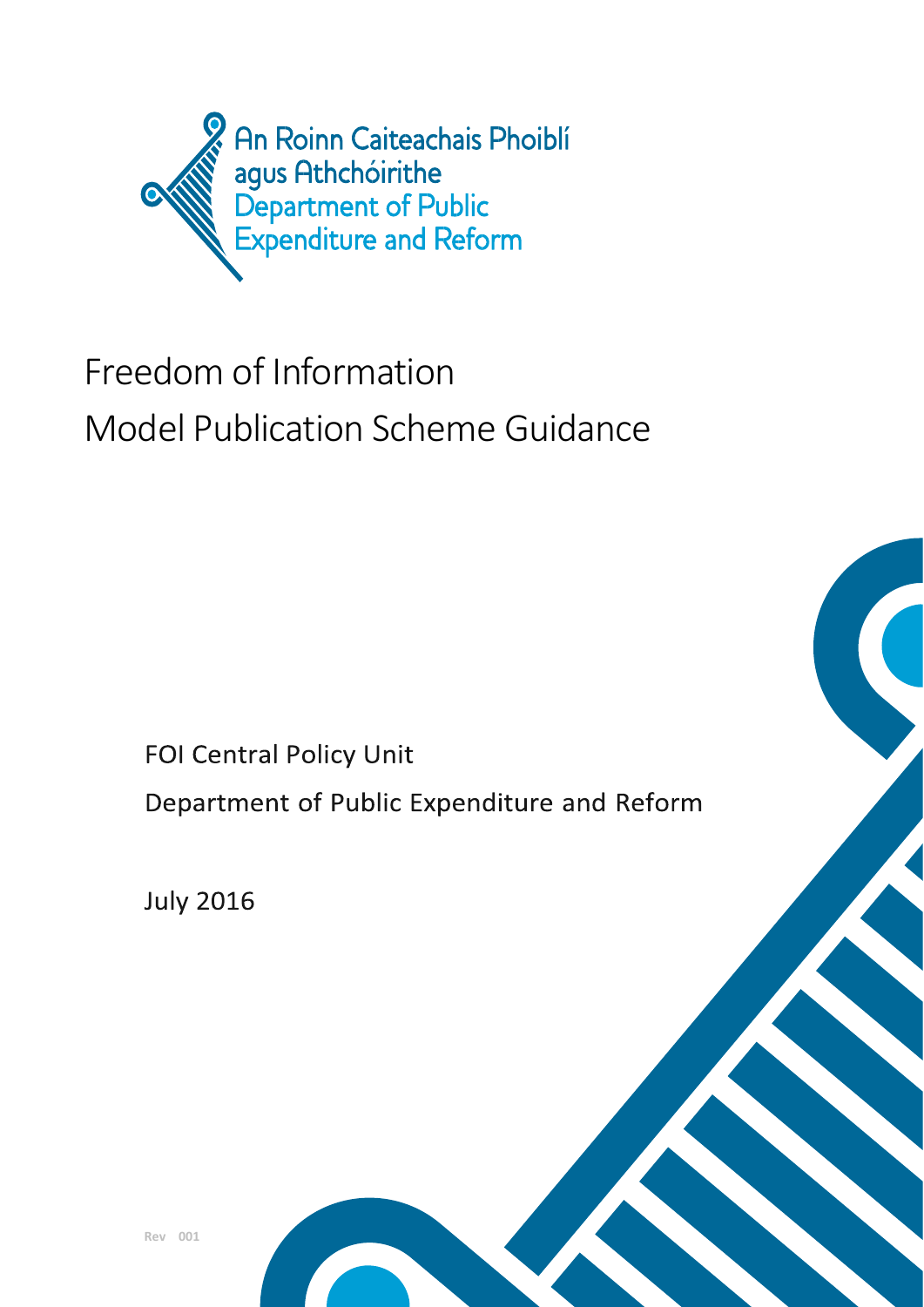## Model Publication Scheme – Guidance

The model publication scheme set out under separate cover has been approved by the Minister for Public Expenditure and Reform under Section 8(7) of the Freedom of Information Act 2014 and must be adopted by all FOI bodies in the required format as specified below. This does not preclude an FOI body from providing additional information as part of its publication scheme. This guidance is produced by the Minister pursuant to Section 8(1)(a)(ii) of the Freedom of Information Act 2014.

## **1. Introduction**

Section 8 of the Freedom of Information Act 2014 requires FOI bodies to prepare and publish a scheme concerning the publication of information by the body in conformity with a model publication scheme or guidelines made by the Minister. This allows for the publication or giving of records outside of FOI provided that such publication or giving of access is not prohibited by law. The Minister is of the view that FOI bodies should publish as much information as possible in an open and accessible manner on a routine basis outside of FOI, having regard to the principles of openness, transparency and accountability as set out in Sections 8(5) and 11(3) of the Act. The Minister has made the model scheme which is fully in compliance with Section 8 of the FOI Act for adoption by all FOI bodies. The scheme commits FOI bodies to make information available as part of their normal business activities in accordance with the scheme. Publication of documents which are not exempt under the Scheme is in line with the intention of the Directive on the Re-use of Public Sector Information, and the obligation under that Directive to publish information and ensure that it is accessible and re-usable for commercial and non-commercial purposes.

The Act requires that in preparing, reviewing or revising a publication scheme, an FOI body shall have regard to the public interest in:

- (a) allowing public access to information held by the FOI body;
- (b) the publication of reasons for decisions made by the FOI body; and
- (c) publishing information of relevance or interest to the general public in relation to its activities and functions generally.

## **2. Publication Methods and Review**

Under the Publication Scheme, each FOI body shall:

- Set out information to assist members of the public in their understanding of the body and its functions;
- Publish the information it holds grouped under the information headings set out in Section 3 below; and
- Explain the procedures to get access to information or to establish what information the body holds.

There will be circumstances where an FOI body may indicate in its Publication Scheme that a particular item is "not applicable" ("N/A"). These circumstances arise where:

- the body does not hold the type of records concerned;
- the body is only subject to FOI in part and the type of records listed in the scheme are exempt; or
- the information is exempt under one of the FOI Act exemptions or is prohibited by some other statute, licence or regulatory decision.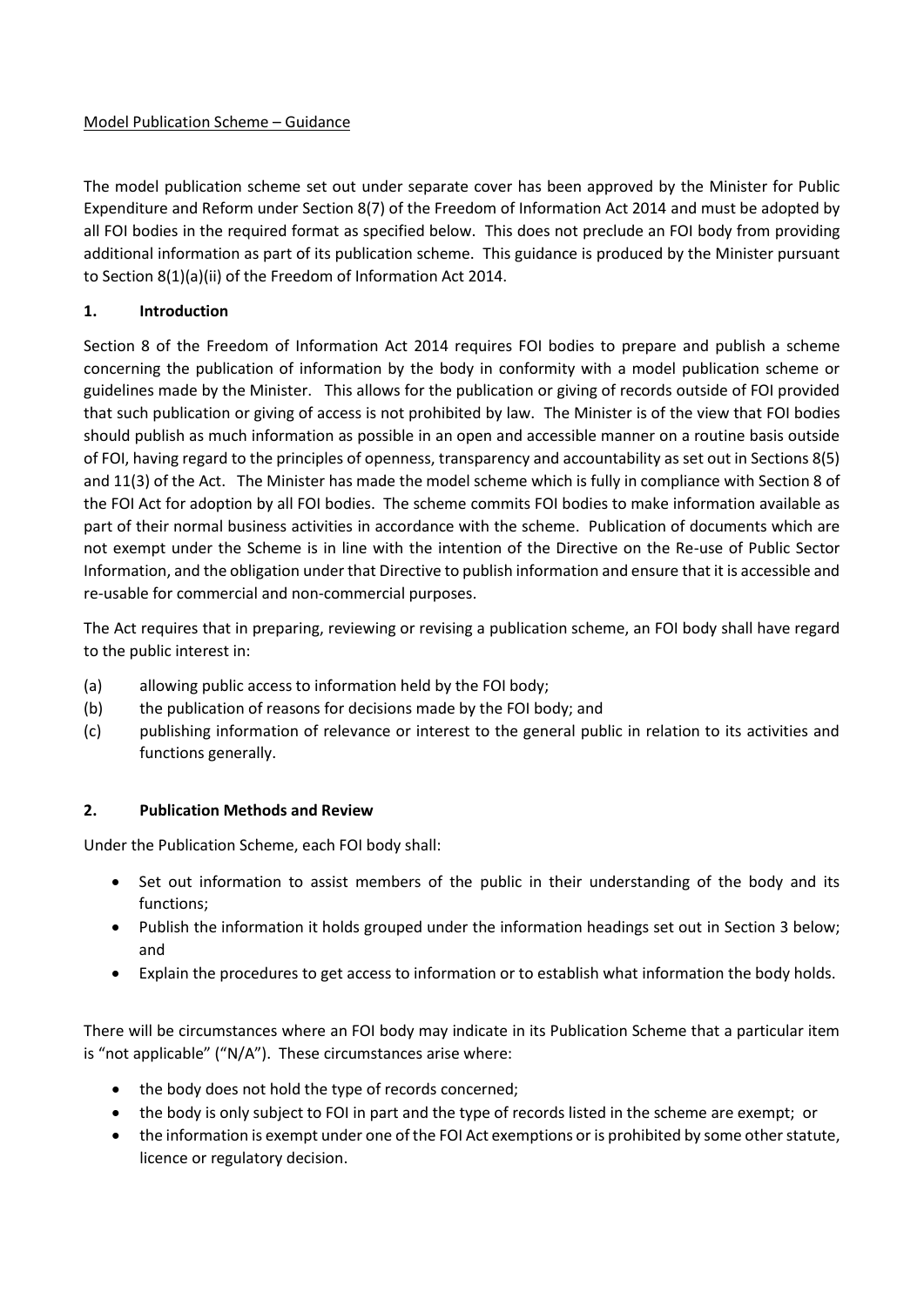The publication schemes of FOI bodies should be easily accessible to the public. In addition to publishing the scheme on the FOI body's website, Section 8(6) of the FOI Act provides that each body should maintain a printed version of the scheme at the body's Head Office which should be available for a member of the public to view during normal office hours at 24 hours' notice. It is intended that the basic scheme is all that is required to be kept in a printed version. Information in the scheme which is available by way of a link should be made available for viewing on-line on a case by case basisif required. There will be a limited number of cases where an FOI body comprises a committee, tribunal or Board that do not have ongoing functions. In such cases the FOI body can meet the requirements of the publication scheme by drawing attention to where the information is contained in its Annual Report, or on its website (if any).

An FOI body should publish its publication scheme not later than 6 months after the commencement of Section 8 of the FOI Act 2014 or not later than 6 months after the Minister has, under Section 8(7) of the FOI Act, made or revised guidelines on publication schemes or made or revised model publication schemes such that the publication scheme of the FOI body is no longer in conformity with the Minister's guidelines or model publication scheme.

An FOI body should review and update its publication scheme not later than three years after it is made and every three years thereafter. The material published under the publication scheme should be reviewed and revised/updated where appropriate at least on an annual basis and it is recommended that in the case of procurement or purchase order spends, information should be updated on a quarterly basis. Links should be deleted as they are replaced with more updated information. Information referred to in the Publication Scheme should be stored consistent with the FOI body's records retention policies. There is no requirement to provide information retrospectively, rather current information from the date of publication of the scheme or as otherwise indicated.

The Information Commissioner may, in accordance with Section 8(10) of the FOI Act 2014, examine and report in his annual report on the extent to which, in the opinion of the Commissioner, FOI Bodies are in compliance with Section 8.

## **3. Publication Format**

The publication scheme should be displayed prominently on the FOI Body's website. It is recommended that a link to the publication scheme is placed on the homepage. Links to the publication scheme should also be made available in the FOI section of the website and in other areas that the FOI body deems appropriate e.g. About Us, Publications etc. The information should be grouped into the classes which are displayed below and should be easy to use with headings that are easily understood. The information should either be displayed as part of this scheme or by way of a link to information held elsewhere on the organisation's website. There is no requirement for an organisation to reproduce information on the webpage where the scheme is located, it is sufficient that a member of the public can click on a link to access the information.

The model Publication Scheme sets out the minimum level of information that should be provided by an FOI body on its website as part of its publication scheme. Consistency needs to be achieved in terms of the publication of the Information under this scheme, not only in terms of the type of information but also in terms of the format that this information appears on the websites of FOI bodies. On that basis, the model publication scheme requires information to be provided on the websites of all FOI bodies in tabular form under the 6 headings shown as set out below. This will ensure consistency and ease of access for all requesters. Within each tab, there should be a link to the relevant information. Where such information is extensive, or where it is otherwise deemed appropriate, the FOI body should use sub-headings within each tab to make the information more easily accessible. Sub-headings are provided in the model publication scheme. Further guidance to assist FOI bodies to complete the publication scheme is available in Annexe 1 of this document.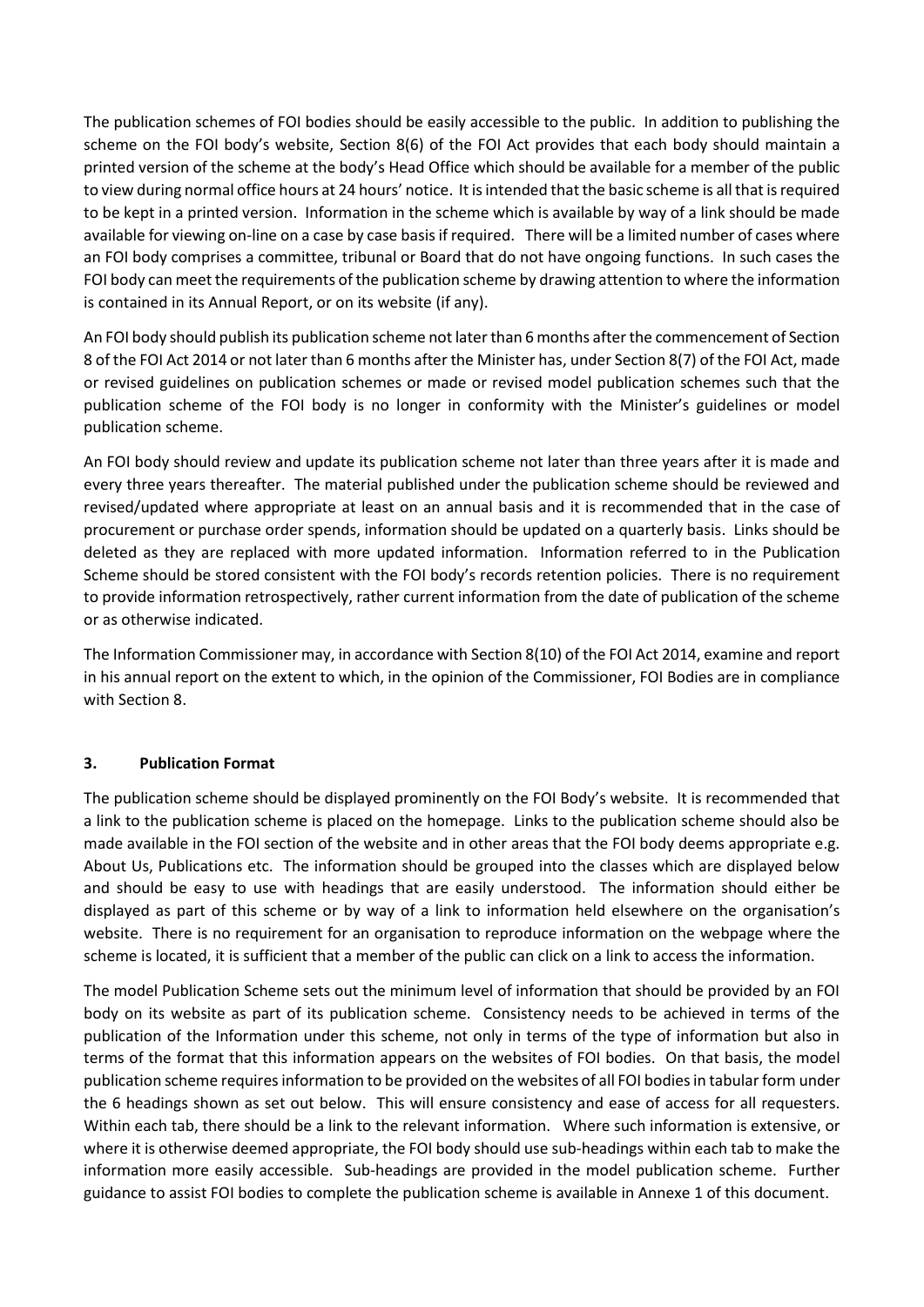| Information About the FOI    | Services Provided or to be | Decision Making process for                                              |
|------------------------------|----------------------------|--------------------------------------------------------------------------|
| Body                         | provided to the Public     | major policy proposals                                                   |
| <b>Financial Information</b> | Procurement                | FOI Disclosure Log and Other<br>Information to be Published<br>Routinely |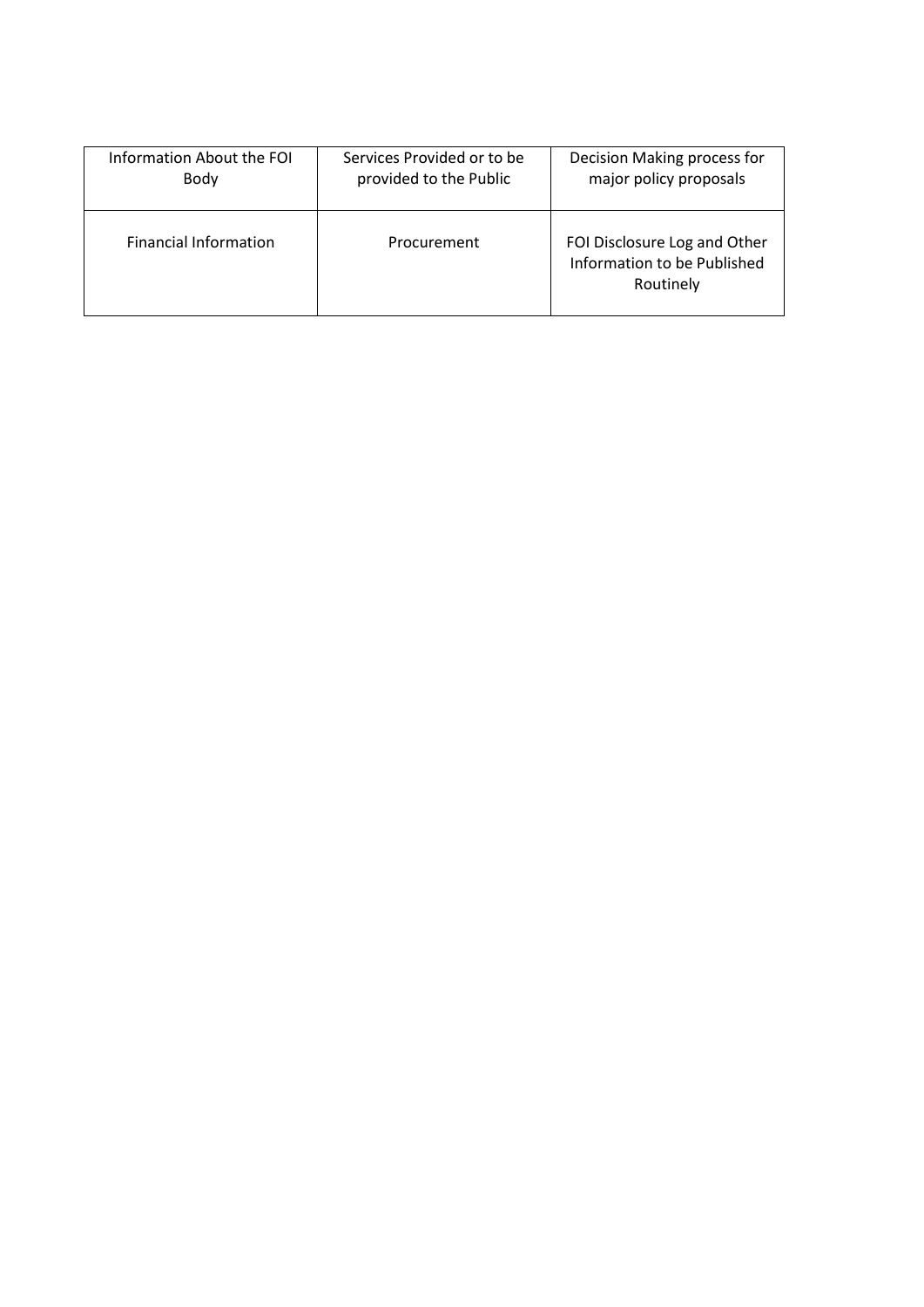#### **Annexe 1**

#### **Model Publication Scheme Guidance - FOI Bodies**

This guidance is produced by the Minister pursuant to Section 8(1)(a)(ii) of the Freedom of Information Act 2014. This guidance explains to public authorities how to fulfil their obligations to make certain information routinely available. It is intended to help FOI bodies to fully understand their obligations under section 8(2) of the Freedom of Information Act 2014 and to promote good practice.

It sets out the classes of records FOI bodies would be expected to hold and gives examples of the kinds of information that we would expect FOI bodies to provide in order to meet their commitments under the model publication scheme. The nature of records held will be dependent on the functions of each body. It is expected that FOI bodies would make the information in this document available unless:

- the body does not hold the type of records concerned;
- the body is only subject to FOI in part and the type of records listed in the scheme are exempt; or
- the information is exempt under one of the FOI Act exemptions or is prohibited by some other statute, licence or regulatory decision.

The guidance is not meant to give an exhaustive list of everything that could be covered by a publication scheme.

## **Information Contained in the Publication Scheme**

A. Information about the FOI Body

#### **Who we are and what we do**

Organisational information, structures, locations and contacts. We would expect information in this class to be current information only.

## **In this section FOI Bodies should provide details of:**

- **Establishment of organisation**
- **Roles, responsibilities and functions** Details of the nature, role, and responsibilities of the FOI body and a general description of the classes of records held by the body. Classes of records may comprise notes, letters, legislation, minutes of meetings etc.
- **Governance/Management arrangements** Details of the membership and functions of any governance Boards of the Body. In the case of Management Boards of Government Departments this may be provided by linking to the published Framework of Assignments.
- **Corporate Plans and Strategies**
- **Annual Report**
- **Organisation and Pay/Grading Structures** Pay and grading structures except where publication would lead to identification of individual staff members pay. In the case of Government Departments and non-commercial bodies, this may be provided by linking to relevant pay circular and providing details of the number of staff at each grade. Commercial bodies should publish the pay in appropriate bands and the number of staff in each band having regard to commercial sensitivities.

The structure of the body should be shown, including the divisional/functional areas by way of an organisation chart displaying all staff at least as far as Principal in the civil service, or equivalent level in other public bodies, (unless the head of the body reasonably believes that publication of that information could threaten the physical safety or well-being of the persons) and their related functions. FOI bodies should provide details at Principal, or equivalent, or below that level if this is necessary for an understanding of assignments of functions. In the case of Government Departments, this may be provided by way of links to published Frameworks of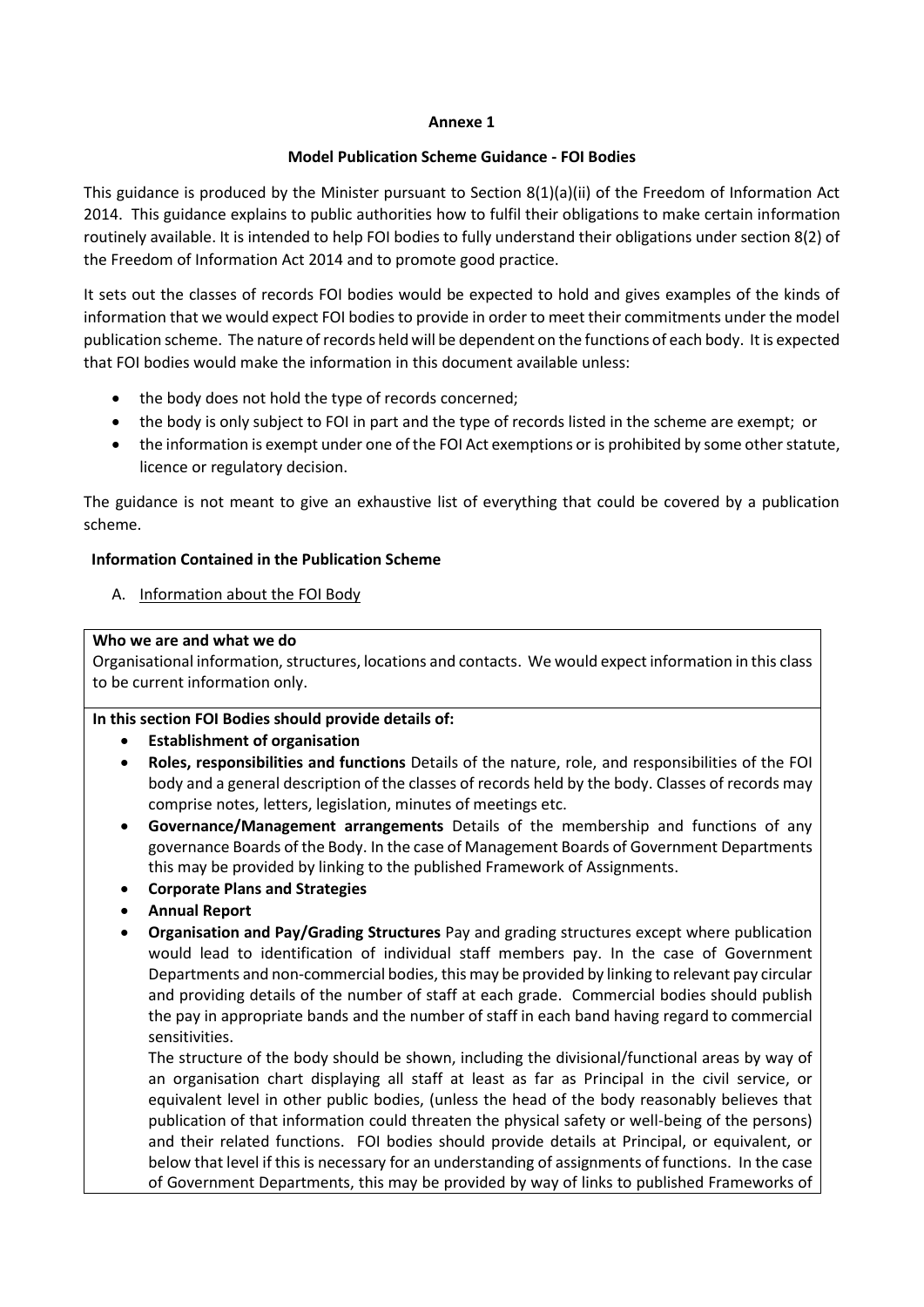Assignments. Commercial FOI bodies and the HSE should show such information to a level that is appropriate having regard to their size and structure.

- **Locations and contact details for the organisation** Contact points and addresses of the organisation for each of its functional areas covered by FOI should be shown, including contact details in relation to access regimes under legislation (e.g. FOI, AIE, etc.). Contact details for the provision of information to the media and to the public should also be displayed e.g. a link to the Contact Us section of the website.
- **Links to agencies/other bodies under the FOI body's remit**
- **Details of Service Level Agreements/Memoranda of Understanding, if any** Details of Service Level Agreements/Memoranda of Understanding, if any, between two or more public bodies e.g. parent Department and Agency in relation to the provision of public services.
- **Customer Charters,** Charters which normally include customer complaint mechanisms.
- **Codes of Practice or Guidelines**, if any.
- B. Services Provided or to be provided to the Public

## **The services we offer**

Details of functions and services that the organisation provides and the decision making process

## **In this section FOI bodies should provide details of:**

- **Services provided for public including Administration of an enactment/scheme (e.g. grants)** Details of the public services provided by the body, or provided by another party on its behalf. Appropriate information in relation to the manner of administration of any enactment or scheme (e.g. involving grants), including rules, practices (and precedents, if any), used by the body in administering the enactment or scheme in terms of rights, benefits and penalties to which members of the public may be entitled or subject under the enactment or scheme. Section 8(2)(e) of the FOI Act 2014 refers here. Details of the timelines for the administration of these schemes or the review or appeals processes.
- **How such services can be accessed** Details of how the public services can be accessed or applied for, including Information Leaflets or criteria available.
- **How much such services cost to access, if any** Details of any fees or charges for availing of public services.
- **Administration of such services**
- **Review or appeal rights relating to such services** Details of the rights of review or appeal in relation to any of the aforementioned schemes and in respect of any decisions made by the body under these schemes or other matters. Details of the timelines for the administration of these schemes or the review or appeals processes.
- **Research projects undertaken in respect of these functions/services** Details of any research projects undertaken in relation to its public services e.g. A body administering research on school literacy on behalf of the Department of Education and Skills.
- C. Decision Making process for major policy proposals

## **How we make decisions on policies**

Decision Making processes and records of decisions

**In this section FOI bodies should provide details of:**

• **Major policy proposals including any public consultation exercises** Major policy proposals, including any public consultation exercises and the results of such consultations. Regard is to be had to the Consultation Guidelines published and a link should be provided, as appropriate, to information required under those guidelines.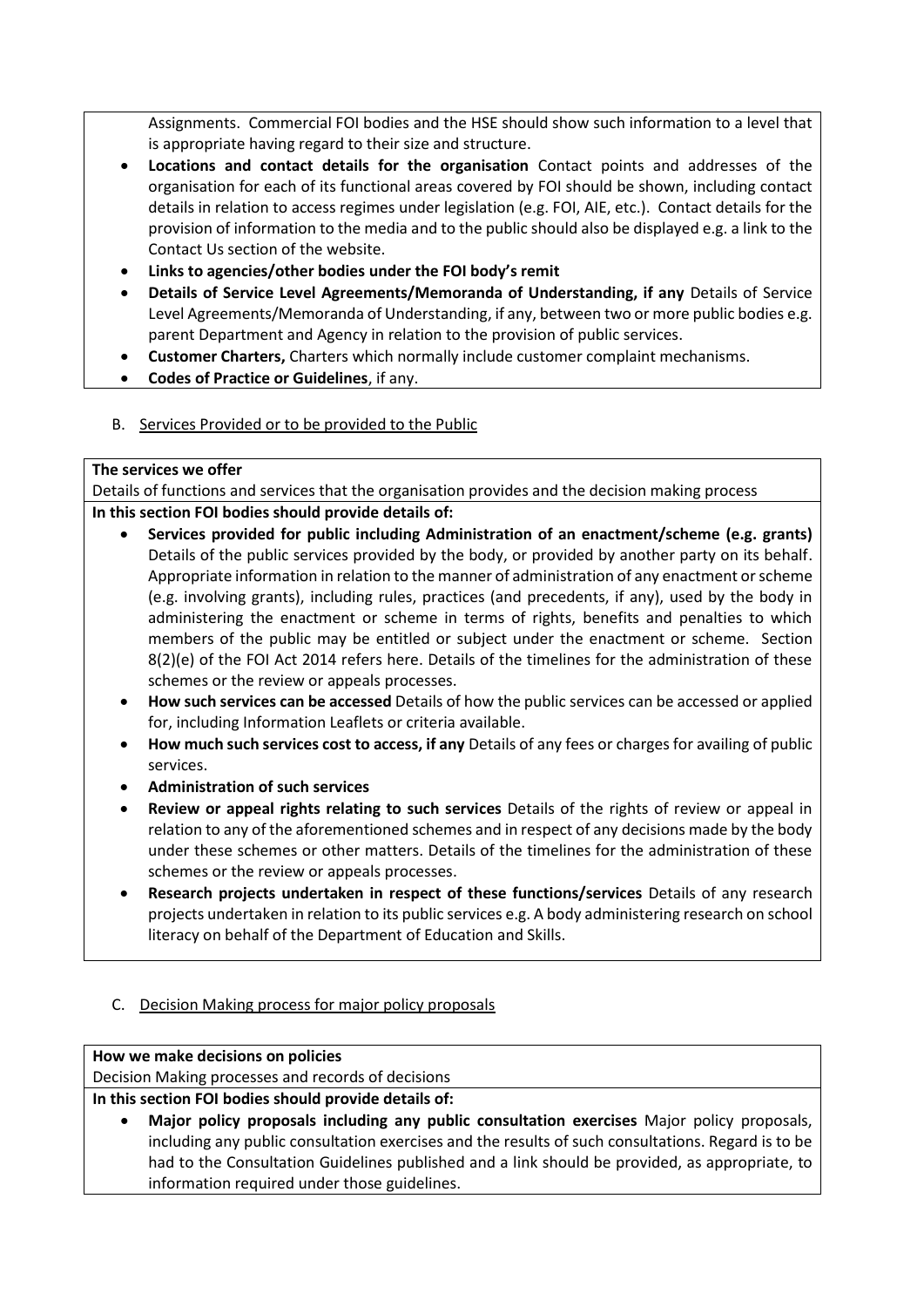- **Background information relating to major policy proposals and decisions** Reports, papers, facts and analyses provided for consideration which are relevant and important to framing major policy proposals and decisions.
- **Reports on the operation of public services by the FOI body**
- **Expenditure reviews, Policy assessments**
- D. Financial Information

#### **What we spend**

Financial information relating to income and expenditure

**FOI bodies should provide the following information in this section:**

- **Financial statements** Financial Statements, including annual accounts, and any regular update statements.
- **Plans for major Capital Expenditure** Information should be made available on any major expenditure plans.
- **Payments or Purchase Orders for goods and services** Details, on a quarterly basis, of payments or purchase orders for goods and services of more than €20,000, or in the case of the HSE a threshold of €100,000, or in the case of commercial bodies, having regard to commercial sensitivities, details published by category with a total value of more than  $\epsilon$ 20,000.
- **Governance Board Member remuneration** Non executive Governance Board Member remuneration for attendance at Board meetings, or work as a Board member (where applicable).
- **Funding/Sponsorship of non-public bodies** For funding by way of grants or sponsorship over a threshold of €10,000 per annum provide the name of each non-public body and amount provided on annual basis (Jan-Dec). This should be provided for 2016 and updated annually thereafter. This refers to public funds.

The requirement above relates to current information only beginning from date of publication of the FOI body's Scheme and in relation to funding/sponsorship amounts should be published in Jan 2017 Once the full year 2016 data is collated

## E. Procurement

#### **How we spend**

Information relating to how we procure goods and services – current information beginning from date of publication of Scheme

**FOI bodies should provide the following details in this section:**

- **Procurement policies**
- **A link to all current tender competitions on the eTenders website** Details of current tender competitions over €25,000 are available on [www.etenders.gov.ie](http://www.etenders.gov.ie/)
- **Public contracts awarded including contract type, contractor, value, award date, duration and brief description (tabular format) over €25k contracts.** On a quarterly basis, details of public contracts awarded for values over €25,000 (exclusive of VAT) should be published including:
	- $\checkmark$  Whether this is an award for a single contract or an award from a framework,
	- $\checkmark$  Name of winning contractor and legal address,
	- $\checkmark$  Value of the contract (exclusive of VAT),
	- $\checkmark$  Type of Contract (works, supplies, services),
	- ✓ Contract Award Date,
	- $\checkmark$  Duration of contract in months,
	- $\checkmark$  Brief description of contract.